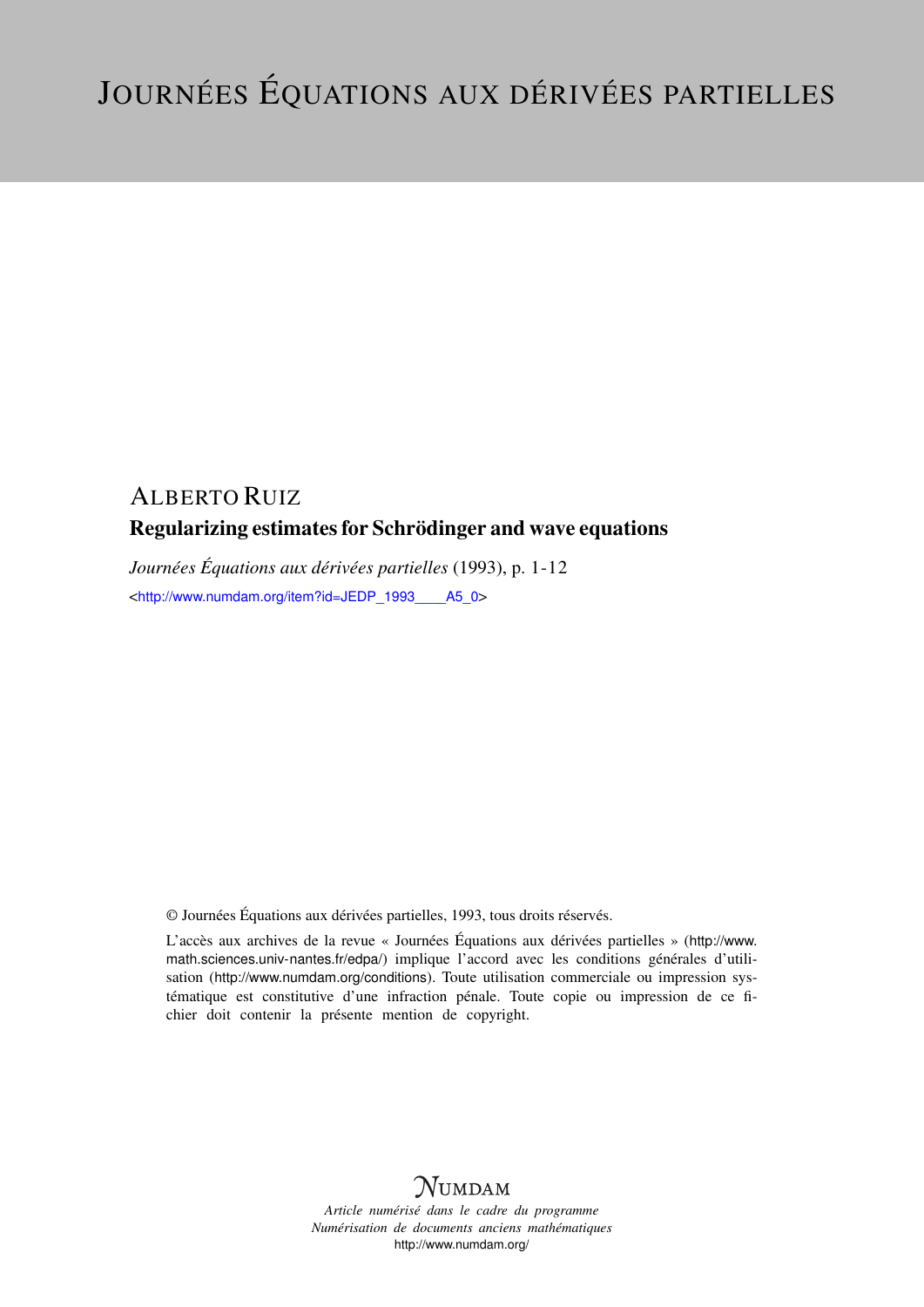## **REGULARIZING ESTIMATES FOR SCHRODINGER AND WAVE EQUATIONS** By Alberto Ruiz

§1. **INTRODUCTION.** Let us consider the initial value problems

(1-1) 
$$
\begin{cases} L_1 u_1(x,t) = F(x,t), & (x,t) \in \mathbb{R}^n \times \mathbb{R}, \\ u(x,0) = 0. \end{cases}
$$

where  $L_1$  denotes the time dependent Schrödinger operator  $i\partial_t + \Delta_x$ , and

(1-2)  

$$
\begin{cases}\nL_2 u_2(x,t) = F(x,t), & (x,t) \in \mathbf{R}^n \times \mathbf{R}, \\
u_2(x,0) = 0 \\
\partial_t u_2(x,0) = 0,\n\end{cases}
$$

for  $L_2$  the Wave operator  $\partial_{tt} + \Delta_x$ .

We define the Morrey-Campanato class  $\mathbf{L}^{\alpha,p}, p \leq n/\alpha, \alpha > 0$  as

$$
(1-3) \quad \mathbf{L}^{\alpha,p} = \{ V \in L_{loc}^p, \text{ such that } ||V||_{\alpha,p} \equiv \sup_{r,x_0} (r^{\alpha}(r^{-n}\int_{B(x_0,r)} |V(x)|^p dx)^{1/p}) \leq \infty \}.
$$

We prove weighted estimates for solutions of the problem (1-1), more precisely: **THEOREM 1**

Let  $u_i$  be a solution of  $(1-i)$ ,  $i = 1,2$  and V a non negative function such that sup<sub>t</sub> V is in the class  $L^{2,p}$  with  $p > (n-1)/2$ ,  $n \geq 3$ , then there exists a constant C only depending *on n such that the following a priori estimate holds*

$$
(1-4) \qquad \sup_{x_0,R} R^{-1} \int_{B(x_0,R)} \int_{-\infty}^{+\infty} |D_x^{1/2} u_i|^2 dt dx \leq C ||\sup_t V||_{2,p} ||F||_{L^2(V^{-1}dxdt)}^2
$$

The last inequality can be understood as a smoothing effect for the non homogeneous equation, with a gain of one half derivative and a gain of one half derivative in the *Lf* spaces gap. This can be easily seen in the weaker case  $p = n/2$  which corresponds with  $V \in$  $L^{n/2}_x(L^\infty_t)$ ; by duality we can prove the following estimate (in the case of the Schrodinger operator see [RV2])

(1-5) IIPW-HIL = sup - / F *\Dyu^dtdx < C\\F\\<sup>2</sup> ^^ xo,R^ JB(XO,R)J-OO '*

with  $\frac{1}{q} - \frac{1}{2} = \frac{1}{n}$  and  $n \geq 3$ .

Similar estimates have been obtained in [KPV] for the wave equation, with gain of one derivative and with non homogeneous term F in  $L^2(|x|dx)$ . Also other kind of mixed norm inequalities has been obtained by [H].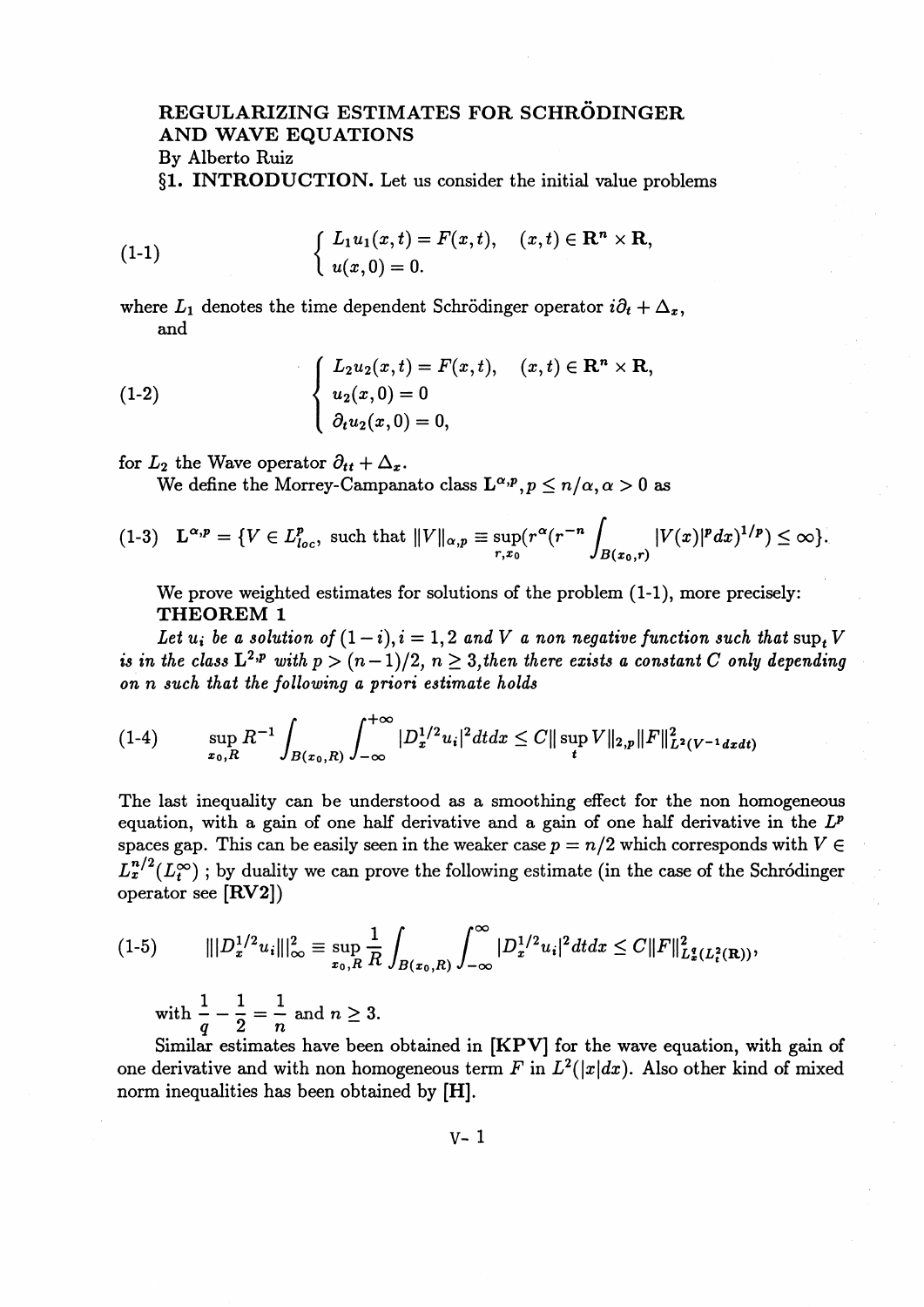As in [RV2], these inequalities are consequence of a similar one for Helmholtz equation:

**THEOREM 2** *Let u be a solution of*

$$
\Delta u + (\tau + i\epsilon)u = f \quad x \in \mathbf{R}^n,
$$

 $where \epsilon > 0, and let V(x) \in L^{2,p} \text{ with } p > (n-1)/2, n \geq 3.$ 

Then there exists a constant  $C > 0$ , independent of  $\tau$  and  $\epsilon$  such that

(1-5) 
$$
\sup_{x_0,R} \left(\frac{1}{R}\int_{B(x_0,R)} |D_x^{1/2}u|^2\right)^{1/2} \leq C ||V||_{2,p} ||f||_{L^2(V^{-1}dx)}^2
$$

Meanwhile the  $L^2$  estimates are consequence of traze type lemmas (see [AH]), the present ones involve curvature of the zero set of the symbols and can be seen as consequence of some type of restriction theorems for the Fourier transform.

In the case of the Schrödinger equation,  $(1-2)$  can be used in a perturbation argument, obtaining the following theorem wich is an improvement of theorem 1.1 in [RV2]:

**THEOREM** 3 Let V be a potential in  $\mathbb{R}^n \times \mathbb{R}, n > 2$ , which can be written as **THEOREM 3** Let V be a potential in  $\mathbb{R}^n \times \mathbb{R}$ ,  $n > 2$ , which can be written as  $V(x,t) = V_1(x,t) + V_2(x,t)$  with  $\sup_{t \in [-T,T]} |V_1| \in L^{2,p}, p > (n-1)/2, V_2 \in L^r([-T,T]$  $L_r^{\infty}$ ,  $r > 1$ 

and  $\|\sup_{t\in[-T,T]}|V_1|\|_{2,p}$  small enough. *Then there exists a unique solution*  $u(x,t)$  *of* 

(1-6) 
$$
\begin{cases} i\partial_t u + \Delta_x u + V(x,t)u = 0 & (x,t) \in \mathbb{R}^n \times \mathbb{R} \\ u(x,0) = u_0(x). \end{cases}
$$

*such that*

(1-7) h||L2(Rnx[-T,ri,|Vi(z,()|drd<) + SUp ||u(., <)||^2(Rn) < *C(T)\\UQ\\^(^). \t\<T*

*Moreover,*

*m* (1-8) *\\\Dyu\\\^* **= sup - / /** *^ufdtdx < C(T)\\u4i^ny xo,R K JB(XQ,R) J-T*

*If*  $V_2 \equiv 0$ , T can be taken to be  $\infty$  and  $C(T)$  independent of T.

Let us remark that this class of time independent potential contains the functions in the Lorentz spaces  $L^{n/2,\infty}$  with small norm. Also some functions like  $(1/|x|^2)f(x/|x|)$ in the Lorentz spaces  $L^{n/2,\infty}$  with small norm. Also some functions like  $(1/|x|^2)f(x/|x|)$ <br>for  $f \in L^p(\mathbb{S}^{n-1})$  with  $p > (n-1)/2$  and small norm and  $V \in L^{n/2}_x(L^\infty_t)$ , without any restriccion on the size of its norm, are included in the statement of the theorem.

Theorem 3 (smoothing effect for the initial value problem) has been obtained in the free case  $V \equiv 0$  by [S], [V], [CS1] and for potential with more restrictive conditions that in our statement by [SSj], [CS2], and [RV2].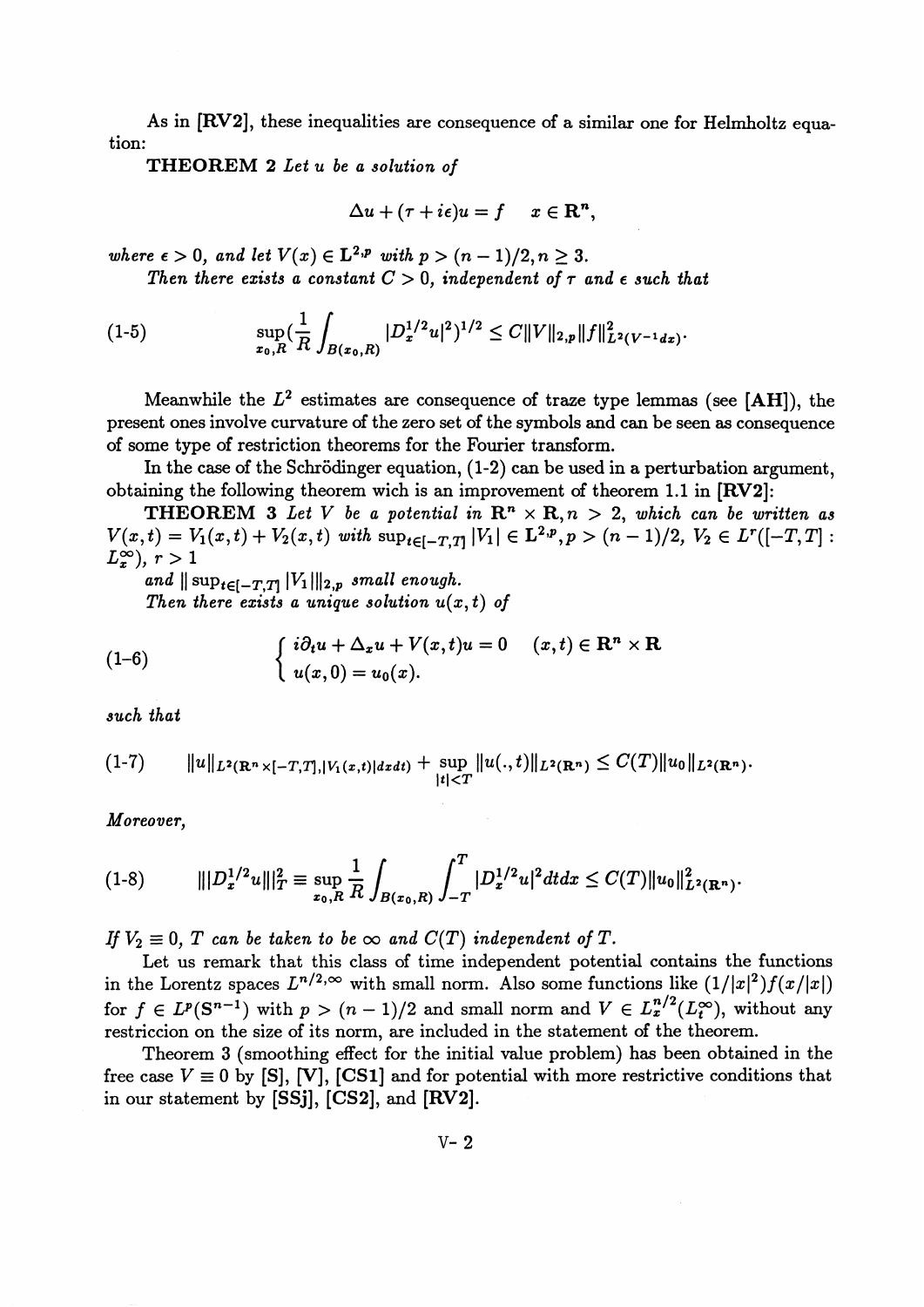This kind of smoothing effect was firstly observed by [K] in the case of the non linear KDV equation, and plays an important role in the proof of well posedness of some linear and non linear equations (see [S], [KPV]). For similar identities see [LP].

In section 2 we prove Theorem 1, as consequence of theorem 2 and some estimates for solutions of the the initial value problem for the homogeneous equation. In section 3 we outline the proof of theorem 2. In section 4 we prove theorem 3 .

These results are a summary of joint work with Luis Vega. An expanded version will appear elsewhere. **Notation**

 $(F(x, .))^{\hat{ }}(\tau) = \int_{-\infty}^{\infty} e^{-it\tau} F(x, t) dt,$ 

 $(F(.,t))<sup>\infty</sup>(\xi)=\int_{\mathbf{R}^{n}}e^{-ix\xi}F(x,t)dx.$ 

 $\hat{F}(\xi, \tau)$  will be the whole Fourier transform.

 $S^{n-1}$  and  $d\sigma_r$  the euclidean sphere of radius r and its measure.

 $I^{\alpha}f$  will be the fractional integration defined by  $(I^{\alpha}f)^{\gamma}(\xi) = |\xi|^{-\alpha} \hat{f}(\xi), 0 < \alpha < n$ .  $D^*_{\tau} f$  will be the fractional derivative,  $(D^*_{\tau} f)^{\hat{}}(\xi) = |\xi|^s \hat{f}(\xi)$ .. Sometimes we write

 $I^{\alpha} = D_{x}^{-\alpha}$ *s*  $\begin{array}{l} \displaystyle D_x^{-\alpha} \ \displaystyle f' \text{ will be the Bessel potential, } (J^sf)^\gamma(\xi) = (1+|\xi|^2)^{-s/2} \hat{f}(\xi), \, 0 < s < n. \end{array}$ 

$$
J^{s} \tilde{f} \text{ will be the Bessel potential, } (J^{s} f)^{\hat{ }} (\xi) = (1 + |\xi|^{2})^{-s/2} \hat{f}(\xi), 0 < s < n.
$$
  
 
$$
|||F|||_{T}^{2} \equiv \sup_{x_{0}, R} \frac{1}{R} \int_{B(x_{0}, R)} \int_{-\infty}^{T} |F|^{2} dt dx.
$$
  
 
$$
|||F|||_{\infty}^{2} \equiv \sup_{x_{0}, R} \frac{1}{R} \int_{B(x_{0}, R)} \int_{-\infty}^{\infty} |F|^{2} dt dx.
$$
  
 
$$
|||f|||^{2} \equiv \sup_{x_{0}, R} \frac{1}{R} \int_{B(x_{0}, R)} |f|^{2} dx.
$$
  
 §2. PROOF OF THEOREM 1

The proof is based upon representation formulas for solutions of problems (1-i) and some, more or less known, a priory estimates for solution of the initial value problems:

(2-1) 
$$
\begin{cases} L_1u_1(x,t) = 0 & x \in \mathbb{R}^n, t > 0, \\ u_1(x,0) = f_1, \end{cases}
$$

and

(2-2) 
$$
\begin{cases} L_2 u_2(x,t) = 0 & x \in \mathbb{R}^n, t > 0, \\ u_2(x,0) = f_1, \\ \partial_t u_2(x,0) = f_2. \end{cases}
$$

Let us denote

(2-3) 
$$
\begin{cases} Sf_1(x,t) = e^{it\Delta} f_1, \text{ the solution of } (2,1); \\ W_1 f_1(x,t) = \Re e^{it\sqrt{-\Delta}} f_1, \text{ the solution of } (2-2) \text{ for } f_2 = 0, \\ W_2 f_2(x,t) = \Im e^{it\sqrt{-\Delta}} D_x^{-1} f_2, \text{ the solution of } (2-2) \text{ for } f_1 = 0 \end{cases}
$$

**Proposition 2.1:** Let do be the uniform measure on the unit sphere  $S^{n-1}$  and  $\hat{d}\sigma$  its **Fourier transform, let**  $V \in L^{2,p}$  with  $p > (n-1)/2$ ,  $n \geq 3$ , and consider the operator

$$
Tf(x)=\hat{d}\sigma*f(x)
$$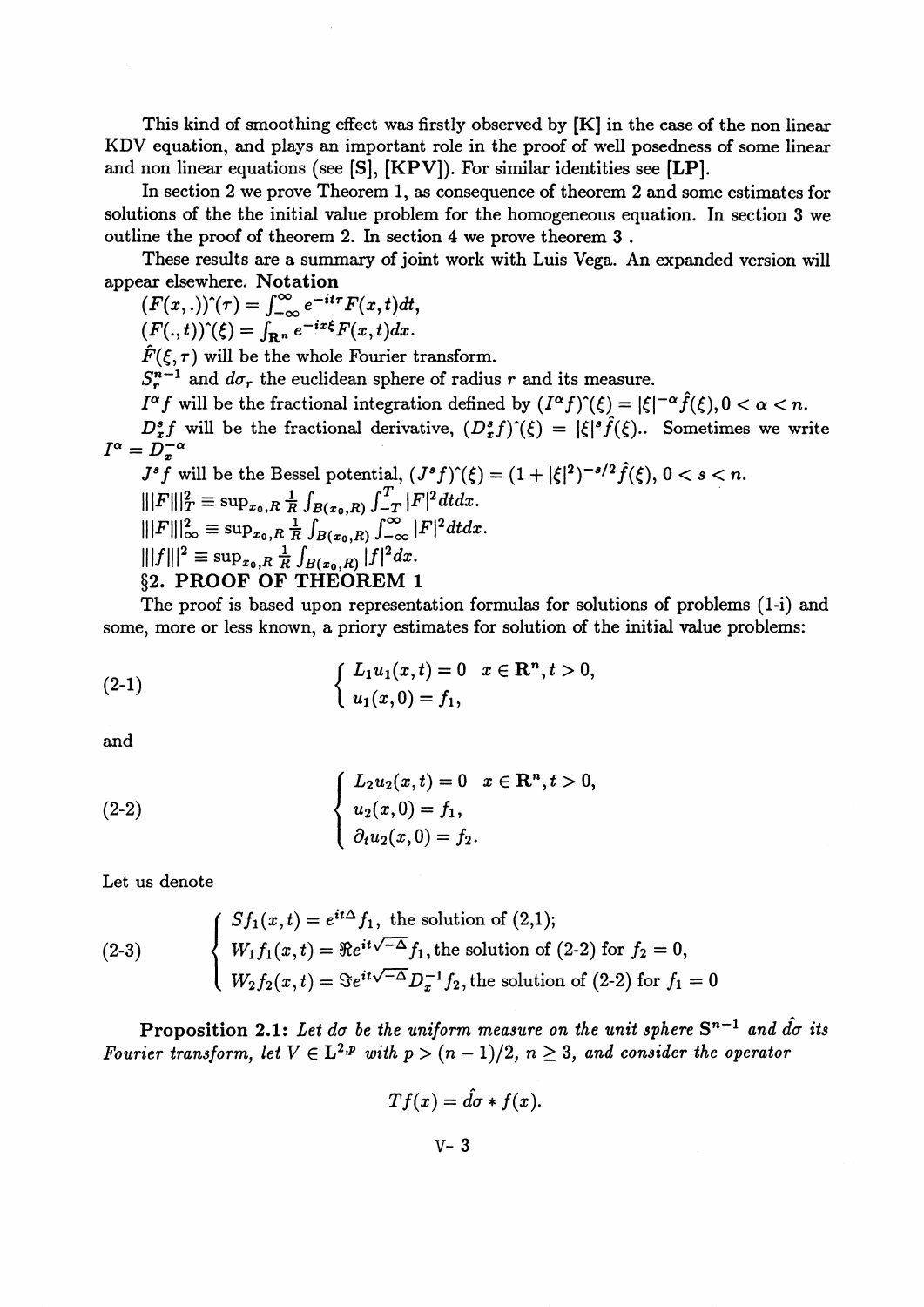*Then there exists a constant C such that*

$$
||Tf||_{L^2(V)} \leq C||V||_{2,p}||f||_{L^2(V^{-1})}
$$

*for any f in*  $C_0^{\infty}$ .

*Proof:* See [RV1].

**Proposition 2.2:** Let  $\mu$  be an  $L^2$  density on  $S^{n-1}$ , consider the extension operator

$$
E\mu(x)=(\mu d\sigma)\hat{~}(x)
$$

and  $V$  as in Proposition 2.1 then there exists a constant  $C$ , independent of  $\mu$  such that

$$
||E\mu||_{L^2(V)} \leq C(||V||_{2,p})^{1/2} ||\mu||_{L^2(\mathbf{S}^{n-1})}
$$

*Proof:* By duality it reduces to

$$
\int_{S^{n-1}} |E^* f|^2 d\sigma = \int_{S^{n-1}} |\hat{f}|^2 d\sigma = \int f(f * (d\sigma)^{\hat{}})
$$
  

$$
\leq C ||V||_{2,p} ||f||_{L^2(V(x)^{-1})}^2
$$

where we have used Hölder inequality and Proposition 2.1.

**Proposition 2.3:** Let  $V(x,t)$  as in theorem 1, and  $\gamma \geq -1/2$ , then the following a *priori estimates hold:*

(2-4) *\\sfi\\^v^t) <.* (^supyii^ii/iii^,

(2-5) *WW,h\\L.(v^) <.* C'||supy||;/ ;|p^+<sup>l</sup> / 2 /l||^,

$$
(2-6.) \t\t\t ||D_x^{\gamma}W_2f_2||_{L^2(Vdxdt)} \leq C||\sup_t V||_{2,p}^{1/2}||D_x^{\gamma-1/2}f_2||_{L^2},
$$

*Proof:* Let us consider first estimate (2-4). Using polar coordinates and a simple change of variable we can write,

(2-7) 
$$
e^{it\Delta}u_0 = \int_0^\infty e^{itr^2} \int_{S_r^{n-1}} e^{ix\xi} \hat{u}_0(\xi) d\sigma_r(\xi) dr
$$

$$
= 1/2 \int_0^\infty e^{its} \int_{S_{\sqrt{s}}^{n-1}} e^{ix\xi} \hat{u}_0(\xi) d\sigma_{\sqrt{s}}(\xi) s^{-1/2} ds
$$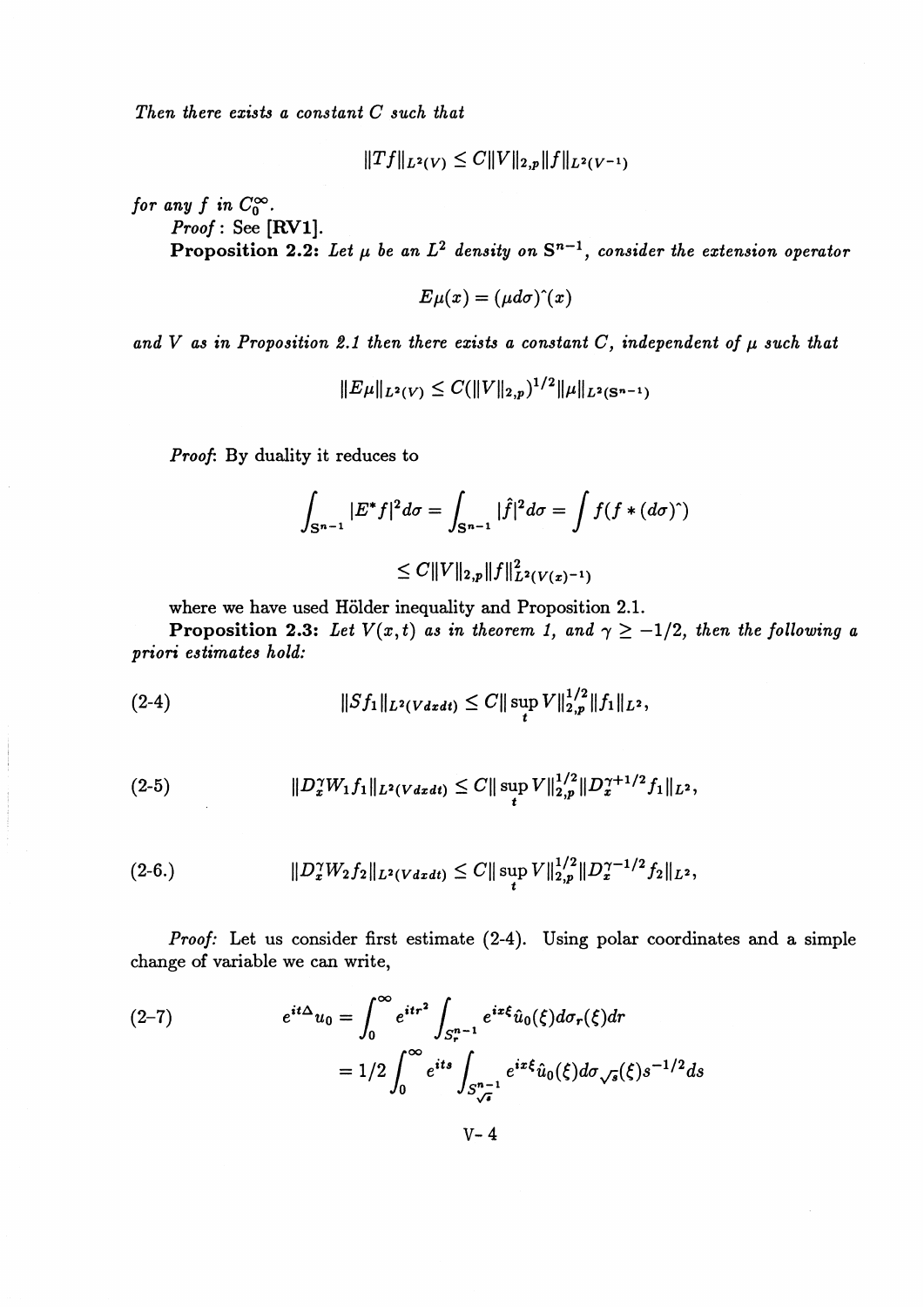Taking supremun in t and using Plancherel, we have

$$
||Sf_1||_{L^2(Vdxdt)}^2 \leq C \int_{\mathbf{R}^n} (\int_0^\infty |\int_{S_{\sqrt{s}}^{n-1}} e^{ix.\xi} \hat{f}_1(\xi) d\sigma_{\sqrt{s}}(\xi)|^2 s^{-1/2} ds) \sup_t V(x,t) dx
$$
  
\n
$$
\leq C (\int_0^\infty \int_{\mathbf{R}^n} |\int_{S_r^{n-1}} e^{ix\xi} \hat{f}_1(\xi) d\sigma_r(\xi)|^2 \sup_t V(x,t) dx r^{-1} dr)
$$
  
\n
$$
\leq C ||\sup_t V||_{2,p} (\int_0^\infty \int_{S_r^{n-1}} |\hat{f}_1(\xi)|^2 d\sigma_r(\xi) dr)
$$
  
\n
$$
= C ||\sup_t V||_{2,p} ||f_1||_{L^2(\mathbf{R}^n)}^2
$$

The last inequality follows from Proposition (2.2). Let us go to (2.5) and (2.6). From (2-3), since all the operators in the statement commute, we may reduce to prove

$$
(2-8.) \t\t\t ||D_x^{\gamma}e^{it\sqrt{-\Delta}}f||_{L^2(Vdxdt)} \leq C||\sup_t V||_{2,p}^{1/2}||D_x^{\gamma+1/2}f||_{L^2},
$$

As in the above case we may write

$$
D_x^{\gamma}e^{it\sqrt{\Delta}}f = \int_0^{\infty} e^{itr} r^{\gamma} \int_{S_r^{n-1}} e^{ix\xi} \hat{f}(\xi) d\sigma_r(\xi) dr,
$$

Then the proof follows as in the Schrödinger case.

**Proposition 2.4:** *The following inequalities hold*

$$
|||D_x^{1/2}Sf_1|||_{\infty}\leq C||f||_{L^2},
$$

(2-10)  $|||D_x^{\gamma}W_1f_1|||_{\infty} \leq C||D_x^{\gamma}f_1||_{L^2},$ 

$$
|||D_x^{\gamma}W_2f_2|||_{\infty} \leq C||D_x^{\gamma-1}f_2||_{L^2},
$$

*Proof:* It is similar to the proof of Proposition 2.3, just use theorem 2.1 in [AH] instead of Proposition 2.2.

*Remark on dual operators,*

We can obtain easily the following formal expresions for the dual of the above operators:

$$
S^*F(x) = \int_{-\infty}^{\infty} S(F(.,t))(s,x)|_{s=t} dt
$$

$$
W_i^*F(x) = \int_{-\infty}^{\infty} W_i(F(.,t))(s,x)|_{s=t} dt, i = 1,2.
$$

By duality we can prove the following estimates, with *C* independent of *T*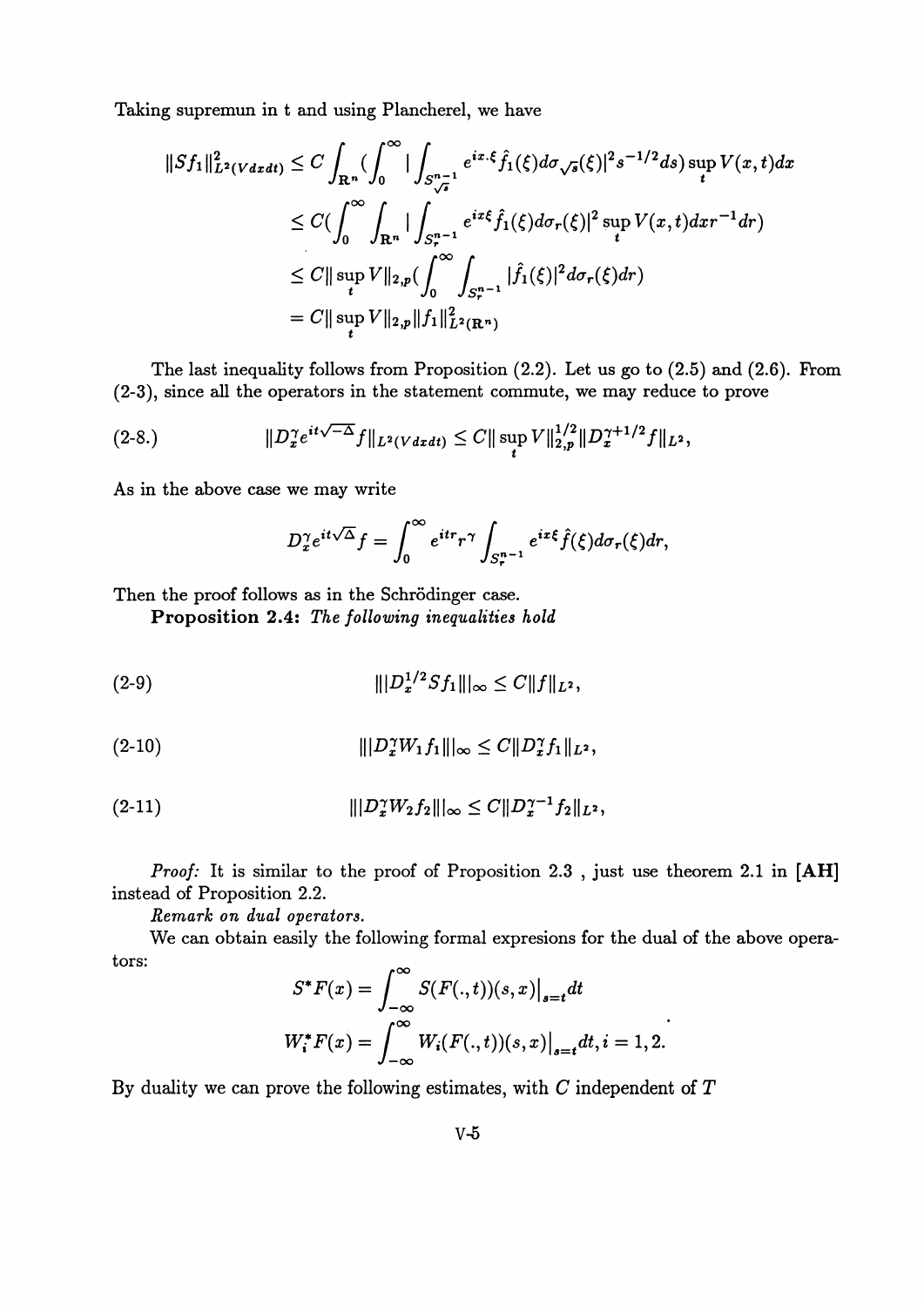$$
(2-4^*) \qquad \Big\| \int_0^T S(F(.,t))(s,x) \Big|_{s=t} dt \Big\|_{L^2(\mathbf{R}^n)} \leq C \|\sup_{t\in [0,T]} V\|_{2,p}^{1/2} \|F\|_{L^2(\mathbf{R}^n\times [0,T],V^{-1}dxdt)},
$$

$$
(2-5^*)\|D_x^{-1/2}\int_0^T W_1(F(.,t))(s,x)\big|_{s=t}dt\big\|_{L^2(\mathbf{R}^n)}\leq C\|\sup_{t\in[0,T]}V\|_{2,p}^{1/2}\|F\|_{L^2(\mathbf{R}^n\times[0,T],V^{-1}dxdt)},
$$

$$
(2-6*)
$$
  

$$
||D_x^{1/2} \int_0^T W_2(F(.,t))(s,x)|_{s=t} dt||_{L^2(\mathbf{R}^n)} \leq C||\sup_{t \in [0,T]} V||_{2,p}^{1/2} ||F||_{L^2(\mathbf{R}^n \times [0,T], V^{-1} dxdt)},
$$

Next lemma gives a representation of the solutions of problems (1.1) and (1.2), in order to discribe it, let us take the solution to the corresponding equations obtained by taking whole Fourier transform :

$$
v_1(x,t) = \lim_{\epsilon \to 0+} \iint e^{ix\xi + it\tau} \frac{\hat{F}(\xi,\tau)}{|\xi|^2 - \tau + i\epsilon} d\xi d\tau,
$$

and

$$
v_2(x,t) = \lim_{\epsilon \to 0+} \iint e^{ix\xi + it\tau} \frac{\hat{F}(\xi,\tau)}{|\xi|^2 - (\tau + i\epsilon)^2} d\xi d\tau.
$$

**Lemma 2.5:** *The solutions of problems (1.1 ) and (1.2) can be written as:*

$$
u_i(x,t) = v_i(x,t) + R_i(x,t)
$$

*where*

$$
R_1 = S(S^*(G)) \text{ and } R_2 = (W_2W_1^* + W_1W_2^*)(G),
$$

*for*  $G(x,t) = sigtF(x,t)$ .

*Proof:* The case of Schrödinger equation can by seen in [RV2].

For the wave equation, since  $v_2$  is a solution of the equation, the remainder term is given by

$$
R_2(x,t) = W_1(v_2(.,0))(x,t) + W_2(\partial_t v_2(.,0))
$$

But

$$
v_2(x,0) = \lim_{\epsilon \to 0+} \iint e^{ix\xi} \frac{\hat{F}(\xi,\tau)}{|\xi|^2 - (\tau + i\epsilon)^2} d\xi d\tau
$$
  
\n
$$
= \lim_{\epsilon \to 0+} \iint e^{ix\xi} \hat{F}(\xi,t) \int \frac{e^{it\tau}}{|\xi|^2 - (\tau + i\epsilon)^2} d\tau dt d\xi
$$
  
\n
$$
= 1/2 \lim_{\epsilon \to 0+} \int e^{ix\xi} \hat{F}(\xi,t) |\xi|^{-1} \Big( \int \frac{e^{it\tau}}{|\xi| - (\tau + i\epsilon)} d\tau dt d\xi + \int \frac{e^{it\tau}}{|\xi| + (\tau + i\epsilon)} d\tau dt d\xi \Big) dt d\xi
$$
  
\n
$$
= \int e^{ix\xi} |\xi|^{-1} \Im e^{it|\xi|} sigt \hat{F}(\xi,t) d\xi dt.
$$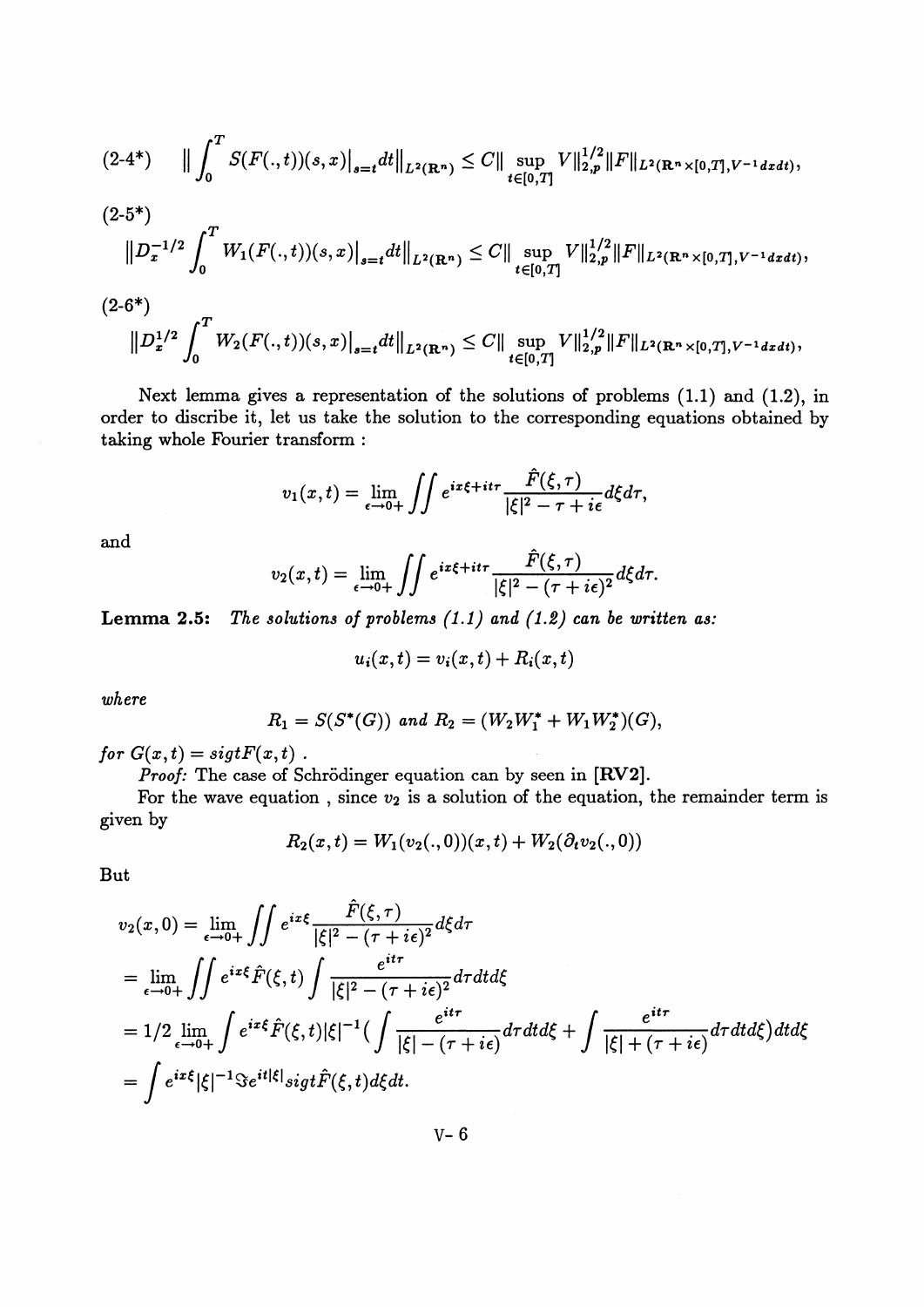Similar calculations for  $\partial_t v_2(x,0)$  give the result.

*End of proof of theorem 1:* The bound for  $R_1$  is a consequence of lemma 2.5 ,  $(2.4^*)$  and  $(2.9)$ . For  $R_2$  use the lemma,  $(2.5^*)$  and  $(2.11)$ ,  $(2.6^*)$  and  $(2.10)$ . Let us proceed to bound  $v_i$ . Recall

$$
D_x^{1/2}v_1(x,t) = \lim_{\epsilon \to 0+} \int e^{ix\xi + it\tau} \frac{|\xi|^{1/2} \hat{F}(\xi,\tau)}{|\xi|^2 - \tau + i\epsilon} d\xi d\tau,
$$

then, by Minkowsky integral inequality, Plancherel identity in  $t$ , we have

$$
\begin{split} &\| |\int\int\frac{|\xi|^{1/2}}{|\xi|^2-\tau+i\epsilon}\hat{F}(\xi,\tau)e^{i\mathbf{z}\xi+i\tau t}d\xi d\tau\| |\infty\\ &=C\int_{-\infty}^{+\infty}\| |\int e^{i\mathbf{z}\xi}\frac{|\xi|^{1/2}}{|\xi|^2-1+i\epsilon}(F(.,\tau))\hat{ }(\xi)d\xi\| |^2d\tau)^{1/2}. \end{split}
$$

Theorem 2 and Plancherel give

Theorem 2 and Plancherel give  
\n
$$
\left(\int_{-\infty}^{\infty} ||\sup_{t} V||_{2,p} \int_{\mathbf{R}^{n}} |(F(x,.))^{\hat{}}(\tau)|^{2} (\sup_{t} V(x,t))^{-1} dx d\tau \right)^{1/2}
$$
\n(2.12)\n
$$
= \left(\int_{\mathbf{R}^{n}} ||\sup_{t} V||_{2,p} \int_{-\infty}^{\infty} |F(x,t)|^{2} dt (\sup_{t} V(x,t))^{-1} dx \right)^{1/2}
$$
\n
$$
\leq \left(\int_{\mathbf{R}^{n}} ||\sup_{t} V||_{2,p} \int_{-\infty}^{\infty} |F(x,t)|^{2} V(x,t)^{-1} dt dx \right)^{1/2}
$$

For  $v_2$  similar argument work.

§3.

We are going to outline the proof of theorem 2. For the complete proof see [RV3]. By homogeneity of the inequality we may reduce to the case  $\tau = 1$ . Also, by dilation invariance we assume  $x_0 = 0$ . Take

$$
m(\xi) \equiv \frac{|\xi|^{1/2}}{|\xi|^2 - 1 + i\epsilon} = \sum_{j=0}^{\infty} a_j(\xi)\psi_j(\xi) + \psi_{\infty}(\xi),
$$

where the functions  $\psi_j$ ,  $j = 1,...$  are given by  $\psi_j(\xi) = \psi(2^j|\xi|)$ , for a cutoff function  $\psi$ supported on  $\{t \in \mathbb{R} : 1/2 < t < 2\}$  and  $a_i$  is a symbol of zero order bounded by  $C2<sup>j</sup>$ .

The terms  $j = 0$  and  $j = \infty$  can be bounded by using the results on fractional integrals and Hölder inequality (see [FP], [ChF]).

A partition of unity in the Fourier transform side, together with the invariance by rotations, allow us to assume that

(3.1) 
$$
supp \hat{f} \subset \{(\xi_1,\xi') \in \mathbf{R} \times \mathbf{R}^{n-1} : |\xi'| < 1/4\xi_1\}.
$$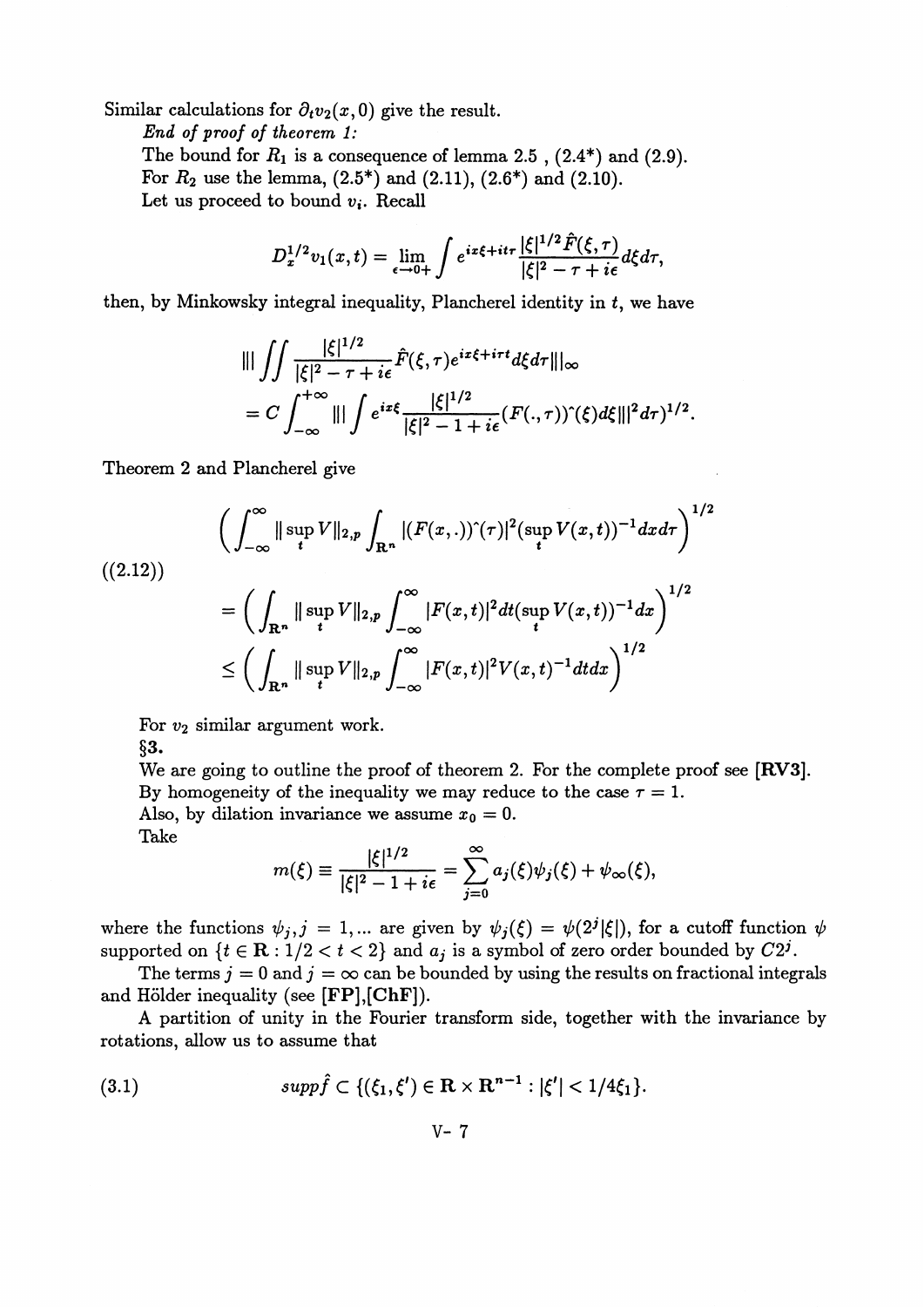By taking  $\delta = 2^j$  everything is reduced to the following

**Lemma 3.1** For  $\delta$  a possitive number,  $m(\xi)$  a  $C_0^{\infty}$  function supported on  $\{\xi : 1 - \delta < \xi\}$  $|\xi| < 1 + \delta$  and  $V \in L^{2,p}$ , then there exists a possitive  $\eta$  and a constant *C*, such that the *following inequalities hold for any function satisfying (S.I):*

$$
(3.2) \quad \text{for } p = (n-1)/2, ||| \int_{\mathbf{R}^n} e^{ix.\xi} m(\xi) \hat{f}(\xi) d\xi ||| \leq C \delta |\log \delta| (||V||_{2,p})^{1/2} ||f||_{L^2(V^{-1}dx)}.
$$

$$
(3.3) \tfor p > (n-1)/2, \||\int_{\mathbf{R}^n} e^{ix.\xi} m(\xi) \hat{f}(\xi) d\xi\|| \leq C\delta^{1+\eta} (\||V\|_{2,p})^{1/2} \|f\|_{L^2(V^{-1}dx)}.
$$

*Proof:* Let us denote  $x = (x_1, x') \in \mathbb{R}^n, x' \in \mathbb{R}^{n-1}$ By using Plancherel in  $x'$  we have

$$
\int_0^R \int_{\mathbf{R}^{n-1}} |\int_{\mathbf{R}^n} e^{ix' \cdot \xi' + ix_1\xi_1} m(\xi) \hat{f}(\xi) d\xi|^2 dx_1 dx'
$$
  
= 
$$
\int_0^R \int_{\mathbf{R}^{n-1}} |\int_{\mathbf{R}} e^{ix_1\xi_1} m(\xi) \hat{f}(\xi) d\xi_1|^2 d\xi_1' dx_1.
$$

Define

$$
(T_{x_1}f)(\xi')=\int_{\mathbf{R}}e^{ix_1\xi_1}m(\xi)\hat{f}(\xi)d\xi_1.
$$

We prove that  $T_{x_1}: L^2(V^{-1}dx) \to L^2(d\xi')$ , and

(3.4) *\\T^(V-^)^L^') ^ C8^\\V\\^* ifp>(n- 1)/2,

(3.5) ||T.J|^(v-td.)-.^W) ^ *CS\logS\\\V\\2,p,* ifp=(n-l)/2,

with  $C$  independent of  $x_1$ .

(3.6) 
$$
\int |T_{x_1} f(\xi')|^2 d\xi' = \int T_{x_1} f(\xi') \overline{T}_{x_1} f(\xi') d\xi' = \int_{\mathbf{R}^n} f(y) Q_{x_1}(y) dy,
$$

where

$$
Q_{x_1}f(y) \equiv T_{x_1}^*[\bar{T}_{x_1}f(\xi')](y)
$$
  
(3.7) 
$$
= \int e^{ix_1\eta_1 - iy_1\eta_1 - iy' \cdot \xi'} m(\eta_1, \xi') \int \int_{\mathbf{R}} e^{ix_1\xi_1} m(\xi) \hat{f}(\xi) d\xi_1 d\eta_1 d\xi'.
$$

Use Hölder inequality in  $(3.6)$  and obtain

$$
\int |T_{x_1}f(\xi')|^2 d\xi' \le \left(\int |f(y)|^2 V^{-1}(y) dy\right)^{1/2} \left(\int |Q_{x_1}f|^2 V(y) dy\right)^{1/2},
$$
  
 
$$
V - 8
$$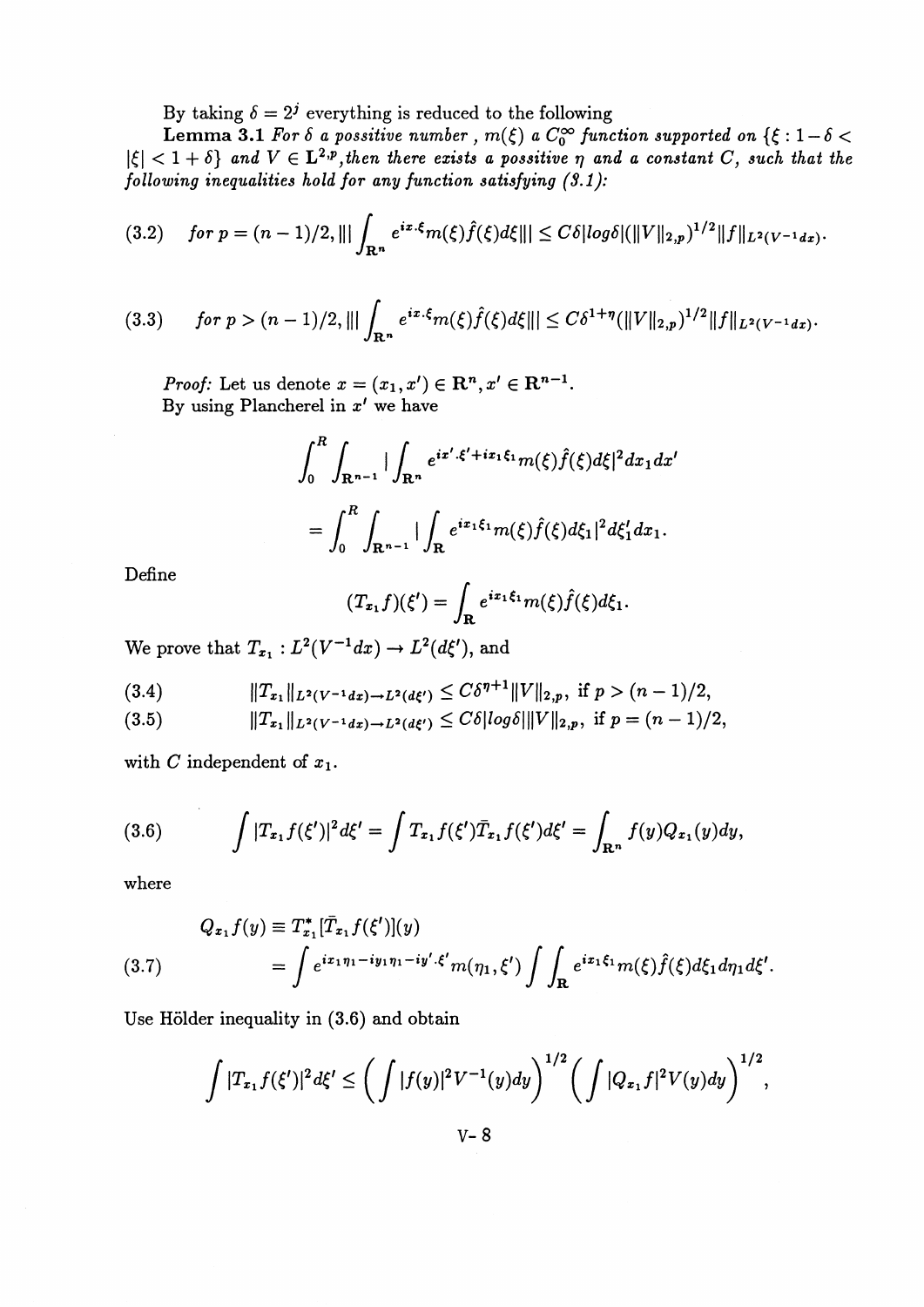hence it suffices to prove

(3.8) 
$$
||Q_{x_1}f||_{L^2(V(y)dy)} \leq C||V||_{2,p}||f||_{L^2(V^{-1}dy)}\delta^{2\eta+2}, \text{ for } p>(n-1)/2,
$$
  
(3.9) 
$$
\leq C||V||_{2,p}||f||_{L^2(V^{-1}dy)}\delta^2|log\delta|, \text{ for } p=(n-1)/2,
$$

We may write

$$
Q_{x_1}f(y_1,y')=\int P(x_1-y_1,\xi_1,\xi')\hat{f}(\xi_1,\xi')e^{-iy_1\xi_1-iy'\cdot\xi'}d\xi_1d\xi',
$$

where

$$
P(t_1,\xi_1,\xi')=\bar{m}(\xi_1,\xi')e^{-it_1\xi_1}\int e^{it_1\eta_1}m(\eta_1,\xi')d\eta_1.
$$

From the support propperties of m, we may write, for a function  $\phi$  supported in  $[-2,2]$ and identically 1 in  $[-1,1]$ 

$$
P(x_1 - y_1, \xi_1, \xi') = \bar{m}(\xi_1, \xi') \int \phi(\frac{\zeta_1}{2\delta}) e^{i(x_1 - y_1)\zeta_1} m(\zeta_1 + \xi_1, \xi') d\zeta_1
$$
  

$$
= \bar{m}(\xi_1, \xi') \big( m((.) + \xi_1, \xi') \phi(\frac{(.)}{2\delta}) \big) \hat{ } (x_1 - y_1)
$$
  

$$
= C \bar{m}(\xi_1, \xi') \bigg( e^{i\xi_1 z_1} (m((.), \xi')) \hat{ } (z_1) *_{z_1} \delta \hat{\phi}(\delta z_1) \bigg) (x_1 - y_1),
$$

Now we take an appropriate decomposition of  $Q_{x_1}$ , and use real interpolation in each piece to obtain (3.9) and (3.8), in a similar way as we did in [RV],

**§4.PROOF OF THEOREM 3**

We need the following

Proposition 4.1 Let u be a solution of the Helmholtz equation

(4.1) 
$$
\Delta u + (\tau + i\epsilon)u = f \quad \epsilon > 0.
$$

and  $V(x)$  non negative in the class  $L^{2,p}$ , with  $p > (n - 1)/2$ . Then

 $||u||_{L^2(Vdx)} \leq C||V||_{2,p}||f||_{L^2(V^{-1}dx)}$ 

**proof See** [CS], **[ChR]. Proposition** 4.2£e< *u be a solution of*

(4.2) 
$$
\begin{cases} i\partial_t u + \Delta u = F \\ u(x,0) = 0. \end{cases}
$$

and  $V(x, t)$  such that  $\sup_{t \in [0, T<sup>m</sup>]} V(x, t) \in L^{2,p}, p > (n - 1)/2$  Then

$$
(4.3) \t\t\t ||u||_{L^{2}(\mathbf{R}^{n}\times[0,T],Vdxdt)} \leq C||\sup_{t\in[0,T]}V||_{2,p}||F||_{L^{2}(\mathbf{R}^{n}\times[0,T],V^{-1}dxdt)}.
$$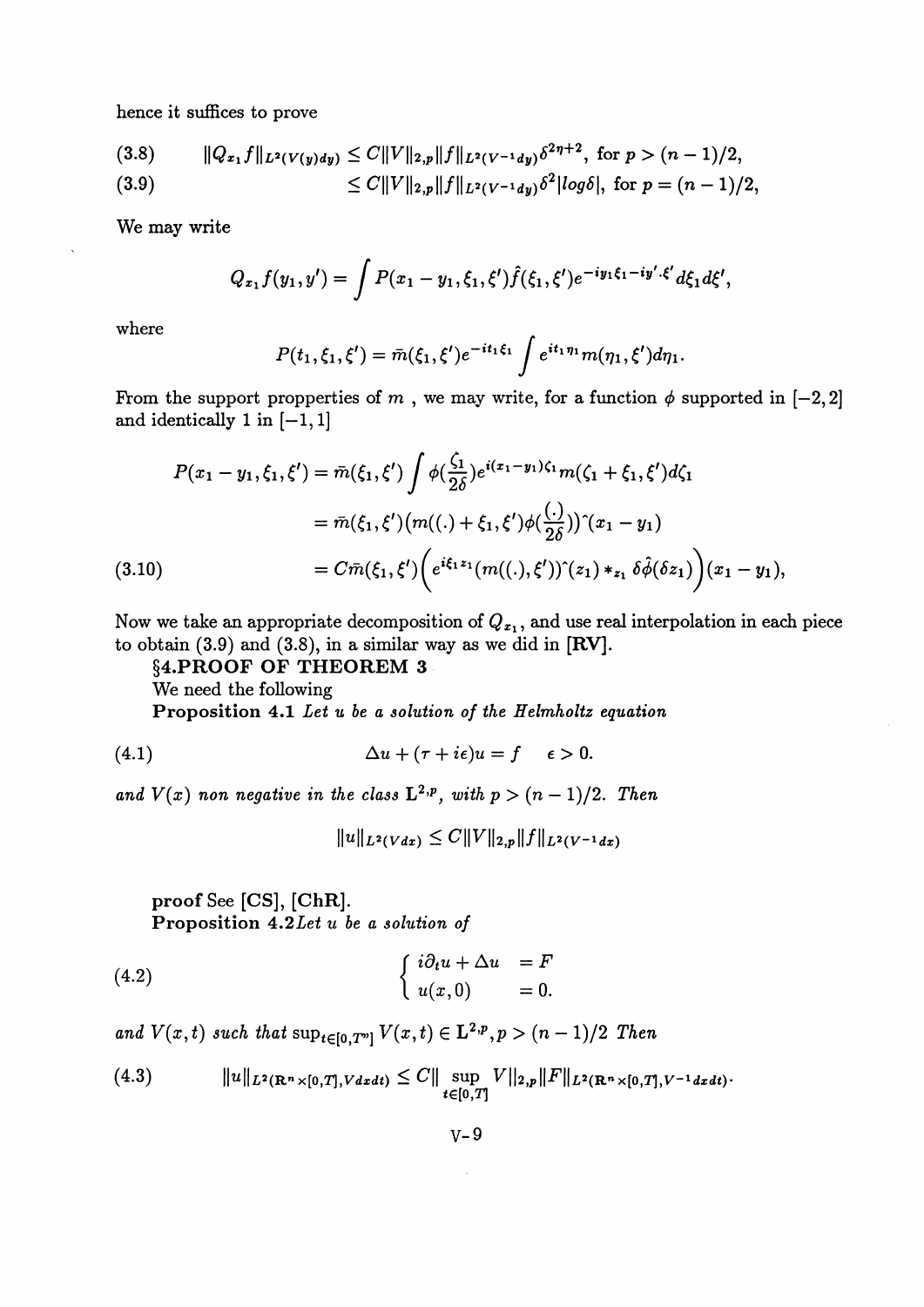*Proof:*

We use the representation formula lemma 2.5.  $R_1$  is bounded by (2.4) and (2.4\*). The boundedness of the main term *v\* follows, as in the proof of theorem 1, by proposition 4.1

*End of proof of theorem 3:*

We must establish the solvability of (1.6), we make use of Duhamels formula,

(4.4) 
$$
u=e^{it\Delta}u_0+i\int_0^t(e^{i(t-s)\Delta}V(.,s)u(.,s))(x)ds.
$$

Define the operator  $T$  and the space of functions  $X_T$  by

(4.5) 
$$
\mathcal{T}F(x,t) = i \int_0^t (e^{i(t-s)\Delta} V(.,s)F(.,s))(x)ds,
$$

$$
X_T = \{F : ||F||_{X_T} = \max(||F||_{L^2(\mathbf{R}^n \times [0,T], |V_1| dxdt)}, \sup_{|t| < T} ||F(.,t)||_{L^2}) < \infty\}.
$$

In order to establish the solvability of (1.6) it will be sufficient to prove that  $e^{it\Delta}u_0 \in X_T$ provided that  $u_0 \in L_2(\mathbf{R}^n)$  and to find and inverse in  $X_T$  of  $(I - \mathcal{T})$ . The bound of  $e^{it\Delta}u_0$ is a consequence of a version for finite t-intervals of  $(2.4)$  and the fact that the  $\| \cdot \|_2$  is preserved.

Now take  $F \in X_T$ . Use proposition 4.2 and 2.4 in (4.5) to obtain,

$$
\|T(F)\|_{L^{2}(\mathbf{R}^{n}\times[0,T],|V_{1}|dxdt)}\leq C\|\sup_{t\in[0,T]}|V_{1}||_{2,p}\|V_{1}F\|_{L^{2}(\mathbf{R}^{n}\times[0,T],|V_{1}|-1dxdt)}\n+ \|\sup_{t\in[0,T]}|V_{1}||_{2,p}^{1/2}\int_{-T}^{T}\|V_{2}(.,s)F(.,s)\|_{L^{2}(\mathbf{R}^{n})}ds\n\leq C\|\sup_{t\in[0,T]}|V_{1}||_{2,p}\|F\|_{L^{2}(\mathbf{R}^{n}\times[0,T],|V_{1}|dxdt)}\n+ \|\sup_{t\in[0,T]}|V_{1}||_{2,p}^{1/2}CT^{1/r'}\|V_{2}\|_{L^{r}([-T,T]:L_{x}^{\infty})}\sup_{|s|
$$

Now using  $(2.4^*)$  and that the  $\|\cdot\|_2$  of the free propagator is preserved we have

$$
\sup_{|t| \leq T} \|TF(.,t)\|_{L^{2}(\mathbb{R}^{n})}
$$
\n
$$
\leq C \|\sup_{t \in [0,T]} |V_{1}||_{2,p}^{1/2} \|V_{1}F\|_{L^{2}(\mathbb{R}^{n} \times [0,T], V_{1}^{-1}dxdt)} + \int_{-T}^{T} \|V_{2}(.,s)F(.,s)\|_{L^{2}(\mathbb{R}^{n})}ds
$$
\n
$$
\leq C (\|\sup_{t \in [0,T]} |V_{1}||_{2,p}^{1/2} + T^{1/r'} \|V_{2}\|_{L^{r}([-T,T]:L_{x}^{\infty})}) \|F\|_{X_{T}}.
$$

$$
V-10
$$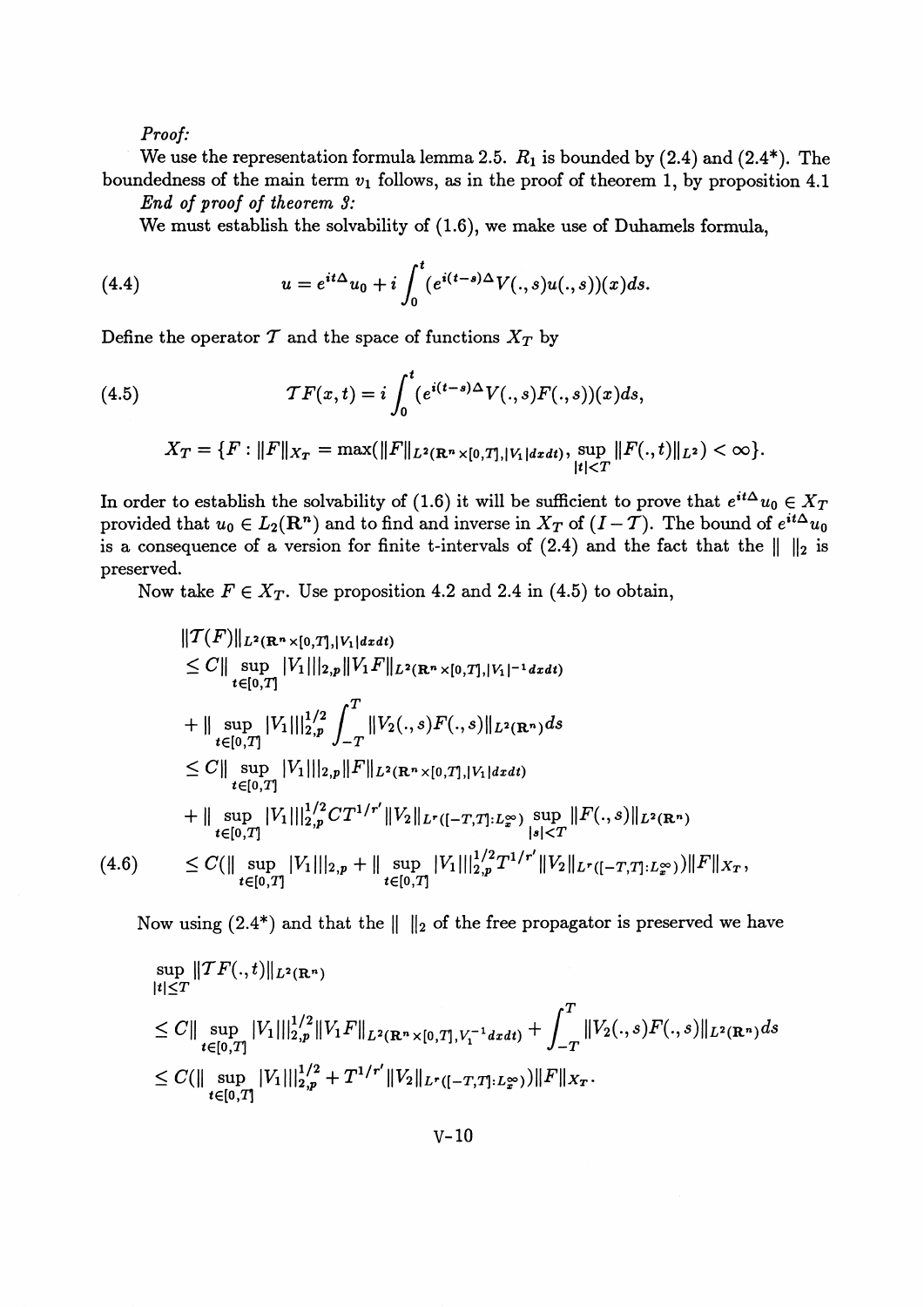Hence choosing  $||\sup_{t\in[0,T]}|V_1|||_{2,p}$  and T small enough we conclude that the operator norm of  $\mathcal T$  is less than one. Hence  $(I - \mathcal T)$  has an inverse. Repeating this procedure we establish the solvability of (4.4) for *T* arbitrarily large.

Now we are prepared to obtain the desired bound (1.8) for  $||D_x^{1/2}u||$ . Using in Duhamel's formula  $(4.4)$ ,  $(2.9)$  and theorem 1, we have

$$
\| |D_x^{1/2}u\| |_T
$$
  
\n
$$
\leq \|u_0\|_{L^2} + C \| \sup_{t \in [0,T]} |V_1| \|_{2,p}^{1/2} \|V_1u\|_{L^2(\mathbf{R}^n \times [0,T],|V_1|^{-1} dxdt)} + \int_{-T}^T \|V_2(.,s)u(.,s)\|_{L^2(\mathbf{R}^n)} ds
$$
  
\n
$$
\leq \|u_0\|_{L^2} + C \| \sup_{t \in [0,T]} V_1 \|_{2,p}^{1/2} \|u\|_{L^2(\mathbf{R}^n \times [0,T],|V_1| dxdt)}
$$
  
\n
$$
+ C T^{1/r'} \|V_2\|_{L^r([-T,T]:L_x^{\infty})} \sup_s \|u(.,s)\|_{L^2(\mathbf{R}^n)}
$$
  
\n
$$
\leq C(T) \|u\|_{X_T}
$$
  
\n
$$
\leq C \|u_o\|_{L^2(\mathbf{R}^n)}.
$$

The proof is over.

**REFERENCES**

[AH] Agmon S., Hörmander L.. Asymptotic properties of solutions of differential equations with simple characteristics. J. d'Analyse Mathematique, Vol. 30, 1976, 1-28

[ChR] Chiarenza F., Ruiz A., Uniform  $L^2$  weighted Sobolev inequalities. Proc. AMS., 112,(1), 1991, 53-64.

[ChF] Chiarenza, Frasca. A remark on a paper by C. Fefferman. Proc AMS, 1990

[CS1] Constantin P., Saut J.C.. Local smoothing properties of dispersive equations. J. of the AMS, 1, 1988, 413-139.

[CS2] Constantin P., Saut J.C.. Local smoothing properties of Schrodinger equations. Indiana U. Math. J., 38, 3, 1989, 791-810.

[FP] C. Fefferman, P.Phong; Lower bounds for Schrodinger equations. Joumes Eqs. D. P. St. Jean de Monts 1982.

[H] Harmse,J.On Lebesgue space estimates for the wave equation. Indiana University Math Journal 39.1 1990

[LP] Lions P.L., Perthame B.. Lemmes de moments, de moyenne et de dispersion. C.R. Acad. Sci. Paris, t 314, Série , p.801-806. 1992.

[K] Kato T. On the Cauchy problem for the (generalized) KdV equation. Adv. in Math. Supplementary Studies, Studies in Applied Math., 8, 1983, 93-128.

[KY] Kato T., Yajima K., Some examples of smooth operators and the associated smoothing effect. Review in Math. Physics, 1, 4, 1989.

[KPV2] Kenig C., Ponce G., Vega L.. Small solutions for non linear Schrodinger equations. To appear in Ann. I. Henri Poincare.

[KRS] Kenig C., Ruiz A., Sogge C.. Uniform Sobolev inequalities and unique continuation for second order constant coefficients differential operators. Duke Math. J., 55, 1987,329-347.

[RV] Ruiz A., Vega L.. Unique continuation for Schrodinger operators with potential in Morrey spaces. Publications Matematiques, 35, 1991, 291-298.